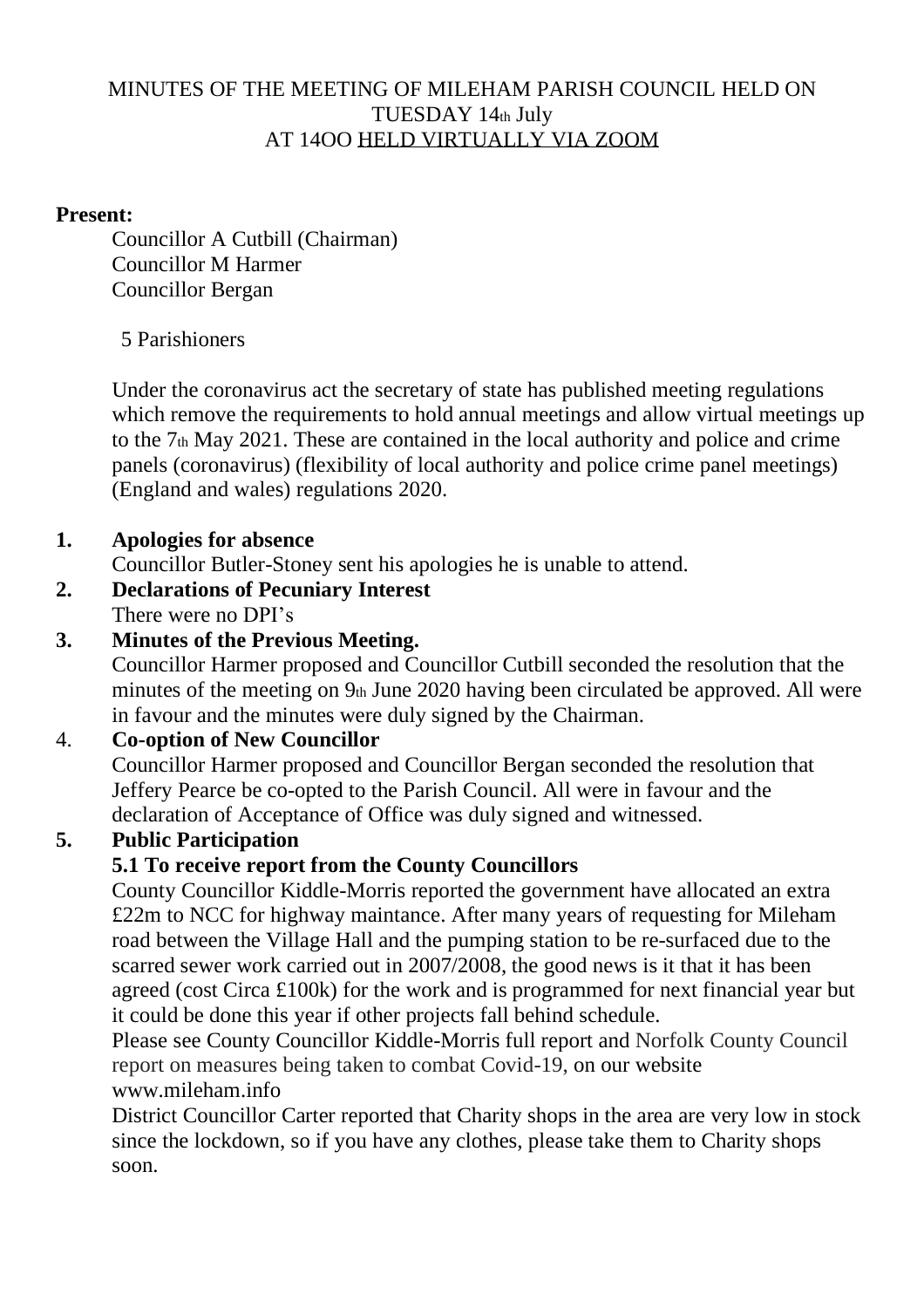Drivers have had extension on MOT for vehicles, but all vehicles will need to be MOT by the 1st August 2020.

Play Areas are now open, and Safety Advice needs to be displayed when using the equipment. The Councillors report that Mileham Parish Council are not responsible for the Mileham Playing field but will write to the Playing Field Committee to ensure that they are carrying out the government's guidelines.

#### **5.2 Public Comment**

Councillor Pearce noticed on County Councillors Kiddle-Morris report, the hedges are now on their 2nd cut, when the first cut was in May, he felt that the second cut was planned to be carried out in September which is in line with the current guidelines. County Councillor Kiddle-Morris reported that due to visibility and cutting back verges on bends is required for safety reasons could be the reason for the second cut to happen now, however cutting will be less outside the villages.

The Village Hall committee are meeting up Thursday 16th July to plan and discuss the re-opening of the village hall.

#### **6. Highways**

#### **6.1 to note any new problems within the parish.**

The Clerk has spoken to the highways engineer with concern regarding Back Lane and Burghwood close roads which are increasingly getting worse. The highway Engineer reported back that they are below our intervention levels, but it has now been recommended that the road is to be surfaced dressed to seal the surface and give a better finish to the road. Therefore, depending upon funding, it could be well be completed in 2021.

#### **7. Planning**

**6.1 Applications- 3PL/2020/0591/HOU-**Morello place, The Street, Erection of conservatory to side of dwelling-No Objections.

#### **8. Matters for Report**

## **8.1 Mileham Primary School**

Due to the recent break in to the School the Clerk sent an email to Norfolk County Council to chase up the security of the Mileham School, Norse security have been looking after the property and estimated an 8 week wait before they will be able to gain access to the school due to the approach of the building being overgrown with weeds. The Clerk had a meeting with the security company on site and informed them of the risk to the neighbourhood and residents living near to the building and due to this decision, the overgrown weeds etc were cut down and the security to the School has now been carried out within 10 days.

The Clerk also reported that finally the School playing field has now been cut and maintained after chasing Norfolk County Council for the maintance of this area. The Parish Council has not been informed of a sale or a change of use regarding the School or the land. Councillor Pearce reported that since the cutting of the Allotment Field that piles of waste has been dumped into the ditch to the rear of the properties on Litcham road. The clerk will attend the site and take photos to send to NCC. **8.2 Finger post (near back Lane)**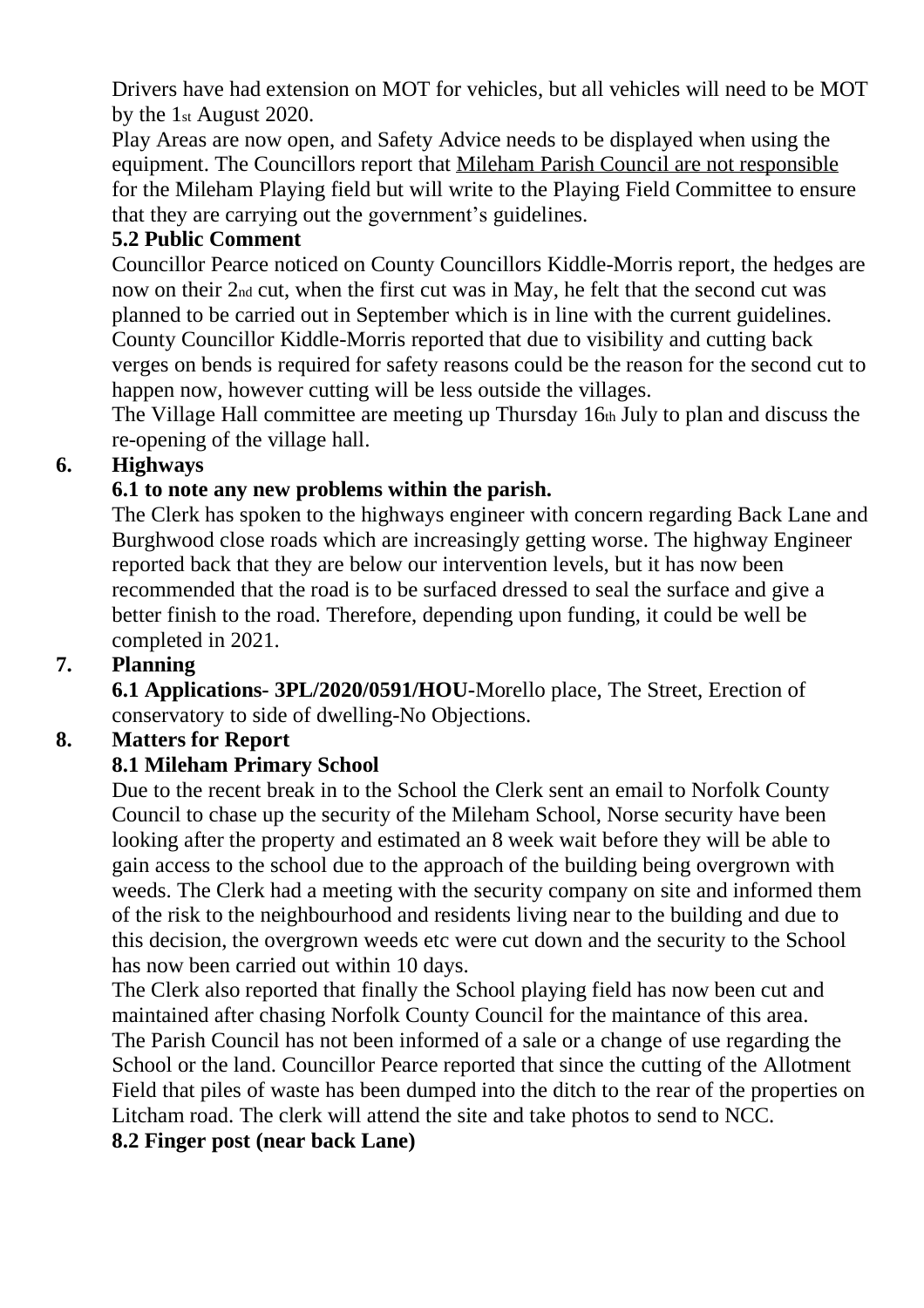Councillor Cutbill has been approached by someone that may be able to repair the finger posts. The approx. quote will be  $£250 +$  materials. Councillor Cutbill will make some more enquires.

## **8.3 Dog bins and Dog Signs.**

The Clerk reported that some of the Dog Signs have been removed and not sure on who or why they would be removed.

Councillor Cutbill reported that the dog bin on Back Lane is filling up very quickly. The Clerk has noticed that several cars and parishioners from households are emptying large bags and buckets of dog poo into the bins, dog poo can be disposed into your own **green bin** and this would prevent the dog bins getting full up too quickly. The clerk will monitor the bins.

#### **8.4 Village Gates**

County Councilor Kiddle-Morris has contributed some of his personal budget to help fund this project. Councillor Cutbill proposed and Councillor Harmer seconded the decision and all Councillors were in favour to order the Village Gates.

#### **8.5 Playfield and Pitt Area**

The clerk reported that the playing field is looking really good and receiving comments from the parishioners, so the fortnightly cuts are working really well and would like this to continue throughout August, all Councillors agreed. However the Parish Councillor might not always be in a position to continue to pay for the grass cutting year on year. Councillor Harmer reported that she has been passed details of someone that is able to cut the Pitt area and will look into finding out more details. Councillor Pearce agreed that for a temporary measure he will cut the Pitt area around the Bus Shelter so that this won't prevent the cleaning of the Bus Shelter.

## **8.6 Bus shelter Cleaning**

All Councillors agreed that the Bus Shelter cleaning can resume in September.

## **9. Finance**

#### **9.1 Balances, cheques and Budgets for authorisation as circulated**

Councillor Harmer proposed and Councillor Cutbill seconded the resolution on the authorisation of the cheques. The Mileham Parish Council have received £175.47 for recycling and £128.53 Tax refund.

#### **10. Matters for next meeting (not for discussion) to be added to the Agenda:**

## **11. To Confirm the next meeting of Mileham Parish Council**

To Confirm that the next meeting of Mileham Parish Council is to be held 8th September 2020 at 7.30pm to be held at Mileham Village Hall.

Meeting Closed at 14:51